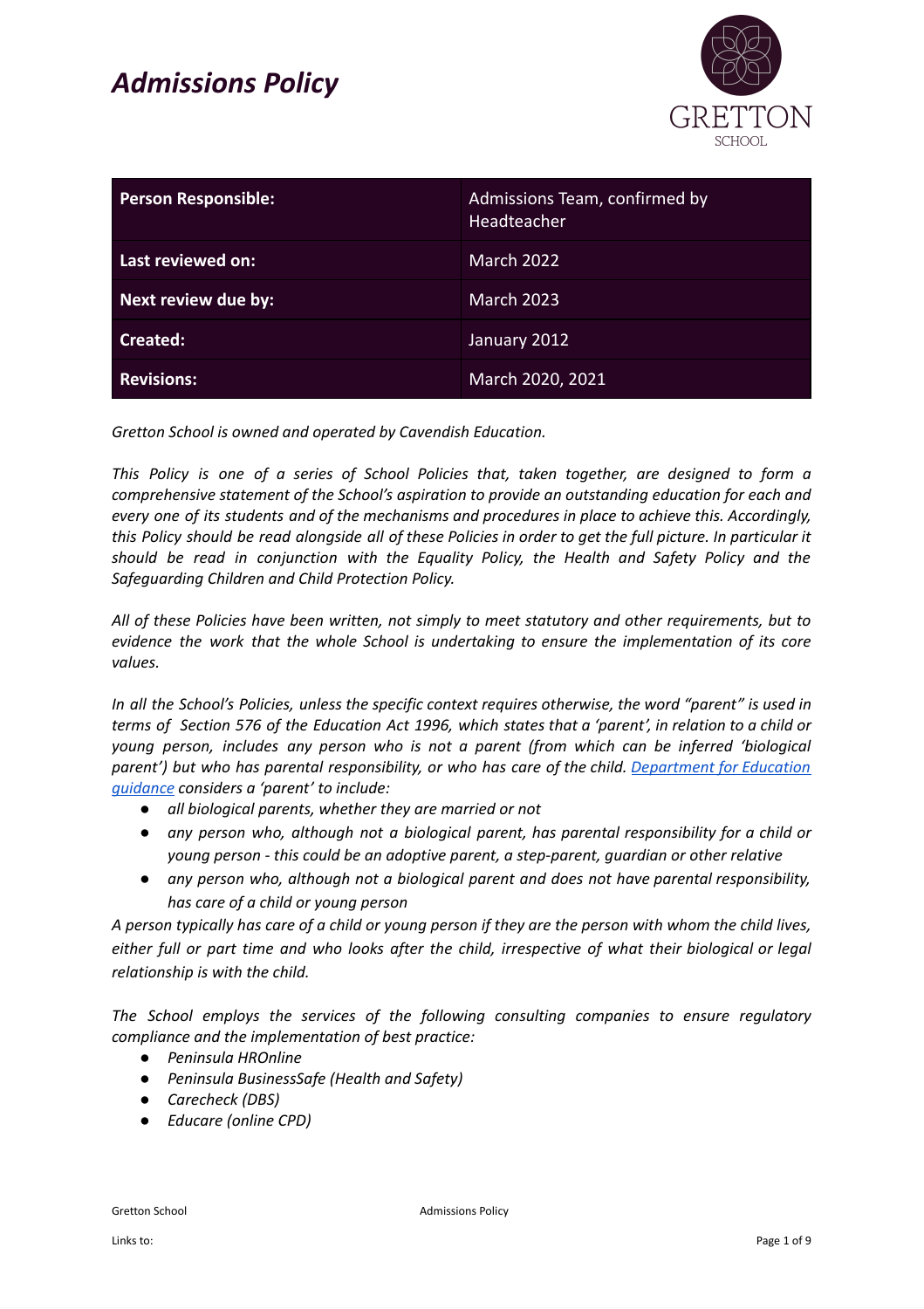#### **CONTENTS**

- 1. INTRODUCTION
- 2. CRITERIA FOR ADMISSION
- 3. ADMISSIONS PROCEDURE
- 4. DISTANCE FROM SCHOOL APPENDIX 1

### **1 INTRODUCTION**

Gretton School is an independent specialist provision for children and young people who have been diagnosed with autism spectrum condition (ASC) as their main presenting need and meet the criteria listed below. The school offers co-educational, day and weekly boarding placements for students aged 5-19, currently with a provision to admit up to 150 students. Gretton School is part of a wider group of specialist schools operated by Cavendish Education for children and young people with a range of special educational needs and disabilities, including social and communication disorders and Specific Learning Difficulties.

Student class sizes are managed to ensure small groups, which provides students with an appropriate peer group, according to key stage and ability levels. Where possible, placements will commence at the beginning of an academic term, although consideration will be given to individual circumstances and we often have young people starting at other times, depending on when the placement was agreed. A gradual transition will usually be planned, involving multi-agency liaison and school visits.

As a registered independent school (not listed by the Secretary of State under Section 41 of the Children and Families Act 2014), those with parental responsibility and the young person concerned may request that Gretton School be named in the young person's Education, Health and Care Plan (EHCP), and the local authority will consider this request. However, the local authority is not under a specific duty to secure a place, and nor is Gretton School under a (section 43) duty to admit a particular student.<sup>1</sup> However, Gretton School follows the spirit of the Children and Families Act 2014, SEND Code of Practice 2015, and Admissions Code (December 2014) when considering placements.

### **2 CRITERIA FOR ASSESSMENT**

Whilst places may be offered for the start of September, Gretton School appreciates that students may be out of education for a variety of reasons and recognises that it is important for them to return to full time education regardless of when this happens within a school year.

<sup>1</sup> Education and Skills Funding Agency (4th May 2018). *Guide for independent special institutions on applying for inclusion on the Secretary of State approved list.* Retrieved from:

https://www.gov.uk/government/publications/applying-to-be-on-the-approved-list-of-independent-special-inst itutions/a-guide-for-independent-special-institutions-on-applying-for-inclusion-on-the-secretary-of-state-appro ved-list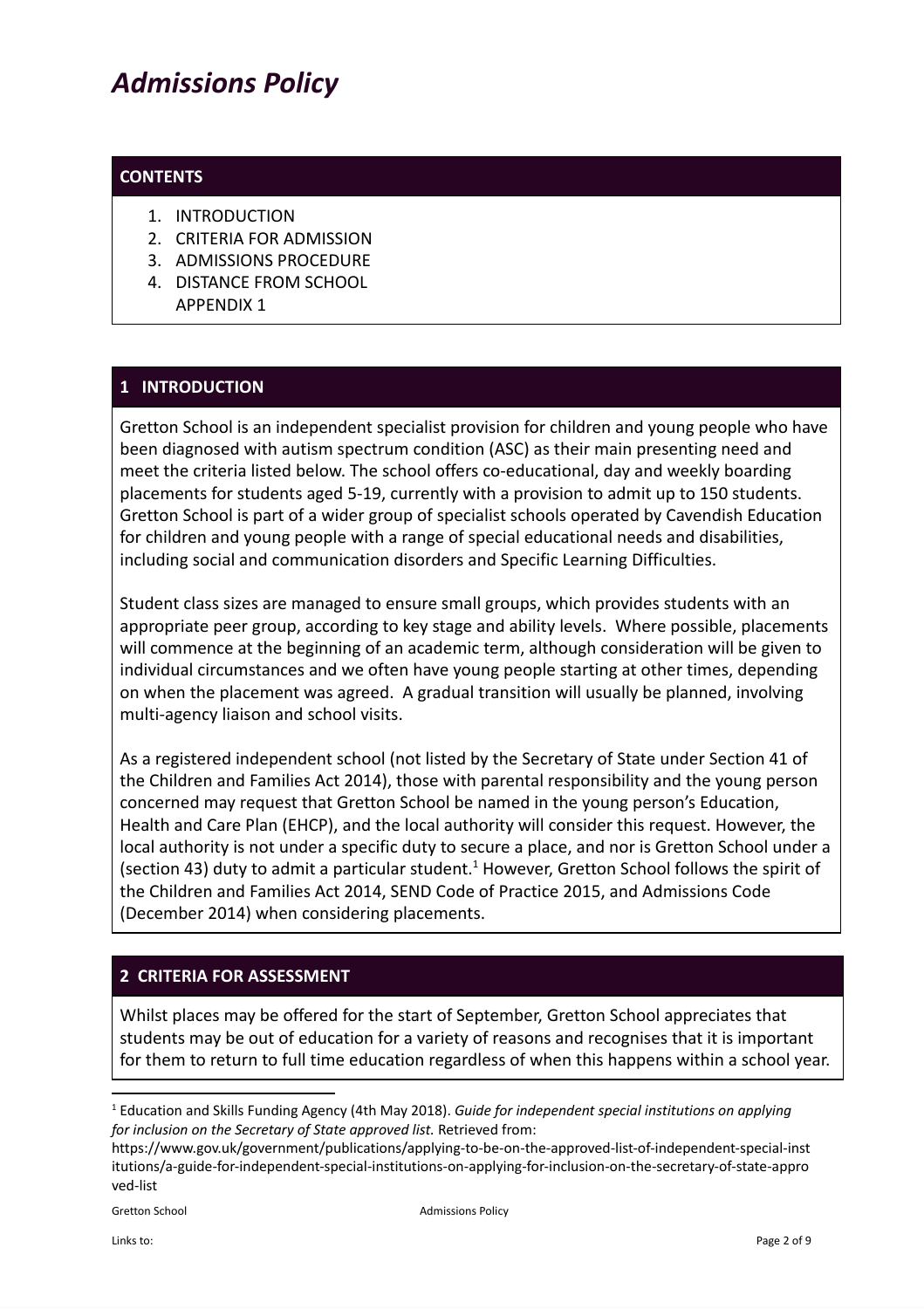Therefore, Gretton School does take admissions at other times of the year, subject to the Headteacher's discretion, and the curriculum is delivered to take account of mid-year starters, revisiting topics before building upon them. All referrals are considered on an individual basis. Where students meet the eligibility criteria, a place will only *not* be offered if, after assessment, it is considered that Gretton School would not have suitable provision to meet the student's needs; or if the child that has been assessed would not have a suitable peer group at the school; or that the education of the child would have an undue impact on the efficient education of others.

### **2.1** *Eligibility criteria*

The eligibility criteria for students seeking a placement, before a referral will be taken forward, include:

- Gretton School having space in an appropriate class/peer group. Where a year group is full, Gretton School does hold a waiting list. When availability again arises in the appropriate year group, the LA will be invited to submit consultation paperwork to be reviewed. As no time frames can be given for the waiting list it is important that other suitable provisions are also explored;
- the student having a diagnosis of autism. Due to the variation in diagnostic terminology, students may be diagnosed with an autism spectrum condition (ASC), autism spectrum disorder (ASD), or Asperger Syndrome, but this would be considered 'high functioning', ie the learner is able to learn at or above their chronological academic expectations in line with mainstream peers, but needs a specialist setting in which to do so;
- the student must have a proposed draft, or final, Education, Health and Care Plan (EHCP);
- $\bullet$  the student being of average or above average cognitive ability<sup>2</sup>;
- that all those with parental responsibility are in support of the placement and in agreement with the strategies and ethos of the school. Continued support of those with parental responsibility and partnership with Gretton School is essential for the success and viability of any placement; and
- that the student may be private (including international) fee paying or local authority funded. Referral circumstances of private fee paying students will be at the Headteacher's discretion.

#### **2.2** *Assessment of whether Gretton School is a suitable provision for the student*

All referrals are considered on an individual basis and Gretton School will only decide *not* to offer a place, to a student that meets the eligibility criteria, if:

(a) it considers Gretton School to be unsuitable for the age, ability, aptitude or special educational needs of the student;

<sup>&</sup>lt;sup>2</sup> It should be noted that Gretton School is an independent and selective school, and so may select students based on 'general or special ability or aptitude' in accordance with Schedule 11, Paragraph 8 of the Equality Act 2010.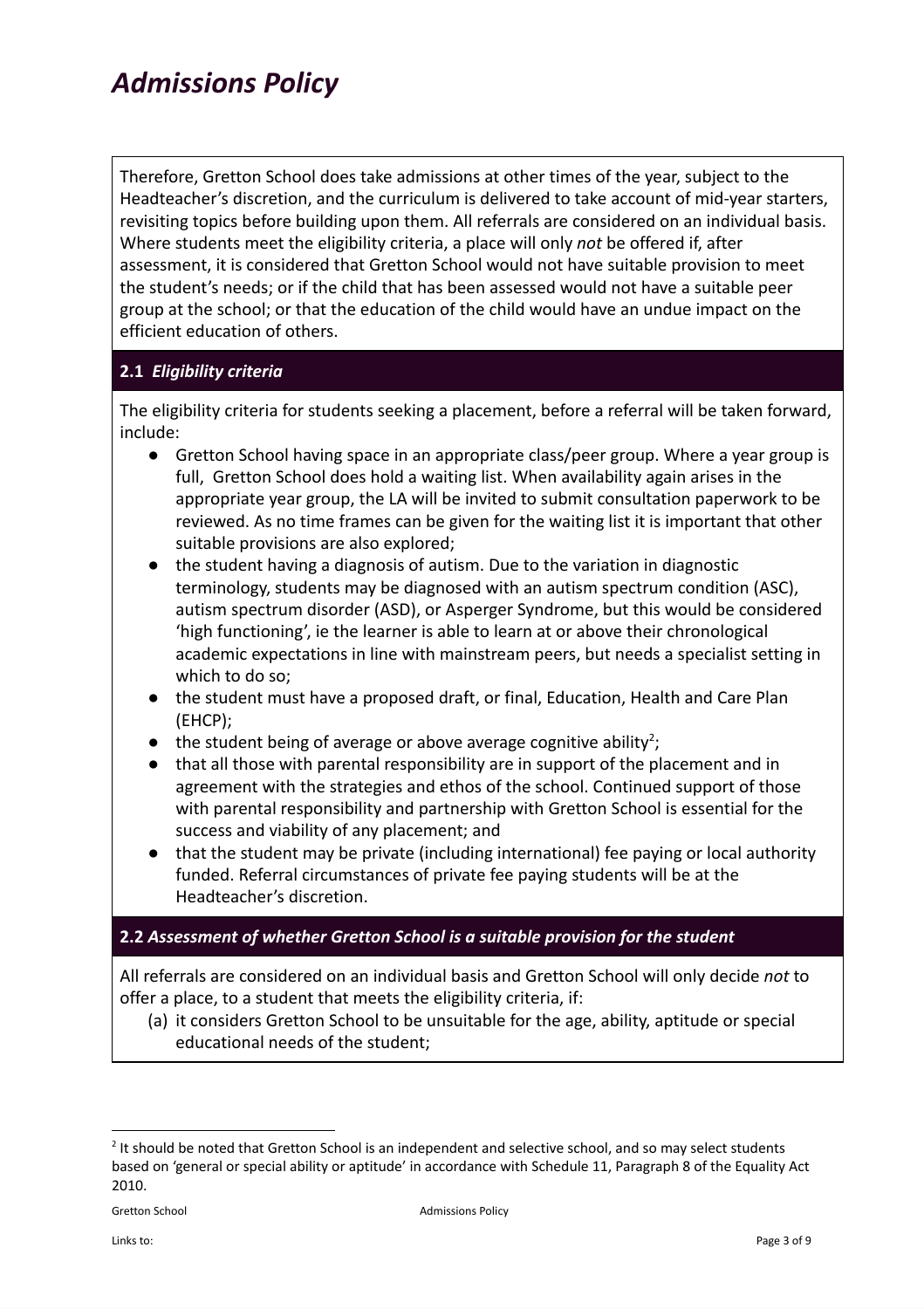(b) and/or that the placement would be incompatible with the provision of efficient education for others, and/or the efficient use of resources.<sup>3</sup>

Where an application for a boarding placement has been made, there will be a separate assessment to determine whether the student's needs can be met by the boarding provision and that the boarding environment is suitable for the student.

The Equality Act 2010 applies to all schools and school admissions, and Gretton School does not discriminate on age, disability, gender reassignment, marriage and civil partnership, pregnancy and maternity, race, religion or belief, sex and sexual orientation. Gretton School will take reasonable steps to avoid the substantial disadvantage to a student with disability under the Equality Act 2010.

It will use its best endeavours to make reasonable adjustments, where possible, to ensure equality of outcomes.

Gretton School provides a broad and balanced curriculum of education for all of its students, and the national curriculum is an important element of this. Drawing on the Statutory Inclusion Statement (2000) Gretton School follows the three guiding principles by 'setting suitable learning challenges; responding to pupils' diverse learning needs'; and 'overcoming potential barriers to learning and assessment for individuals and groups of pupils'. Admissions into Key stage 4 and 5 will also take into account current programmes of study, to ensure the effective delivery of accredited qualifications which relate to desired destinations and outcomes.

There may be circumstances where the assessment process indicates that a student will require a higher level of support and resources to meet their additional complex needs. On these occasions Gretton School would require complex needs funding in addition to the standard school fee.

### **3 ADMISSIONS PROCEDURE**

Gretton School's admission procedure has five stages: enquiry; application; assessment; and (if applicable) offer & transition stages. These stages are outlined below.

### **3.1 Enquiry Stage**

- Gretton School strongly encourages those with parental responsibility to visit the school prior to applying for a place at Gretton School.
- Those with parental responsibility or the local authority are able to contact the Marketing & Referrals Administrator by:
	- Email: [admissions@grettonschool.com](mailto:admissions@grettonschool.com)
	- Website: <http://grettonschool.com/admissions/>
	- Telephone: 01223 277438

 $3$  This follows the spirit, and reflects the wording of, section 39(4) of the Children and Families Act 2014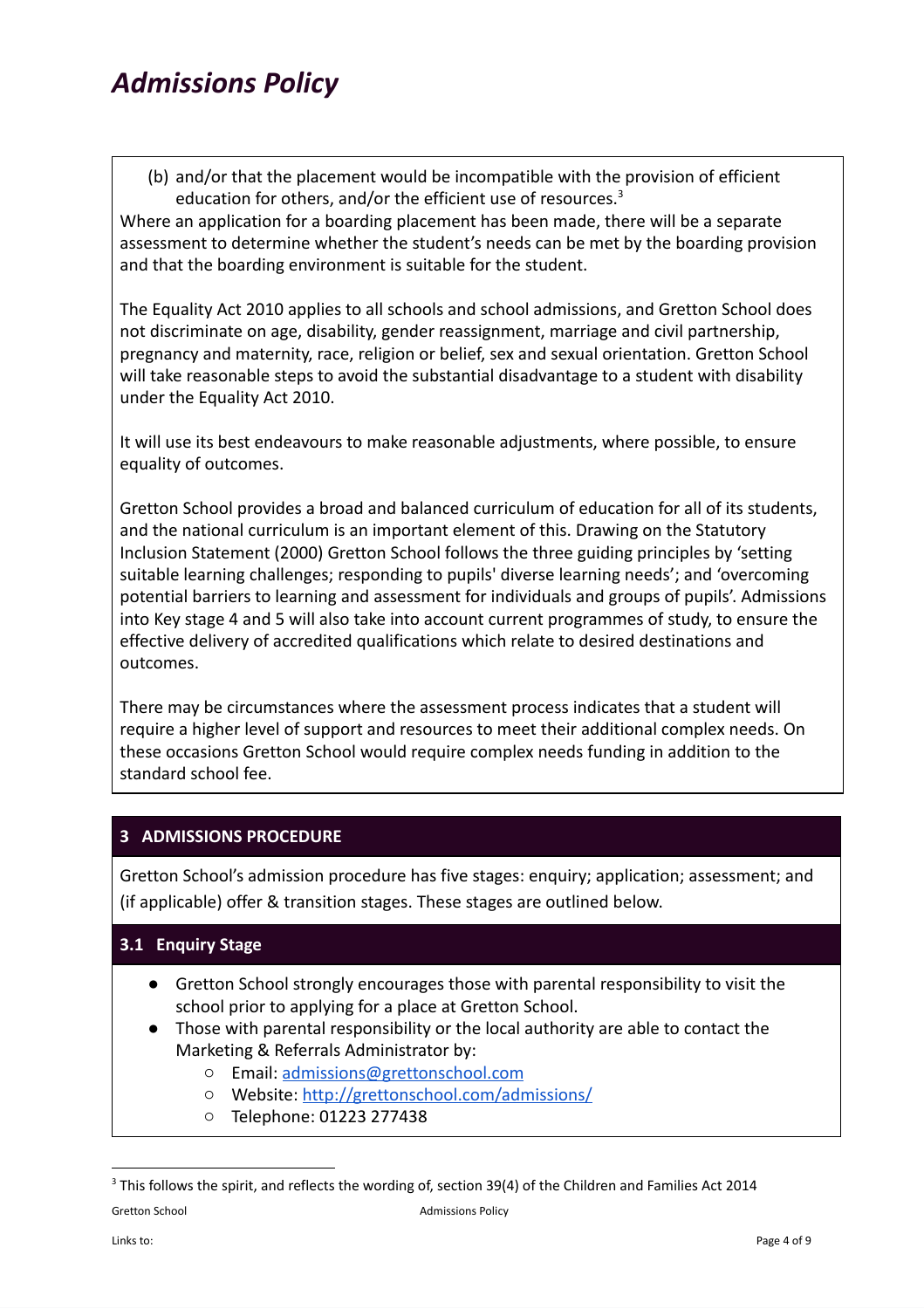They may request a copy of the school prospectus, discuss the school provision and/or enquire about the admission procedure.

● Appointments to visit the school are available on request, providing an opportunity to tour the school and meet with various staff members.

#### **3.2 Application Stage**

- Applications for student placements can be made by local authorities, or by parents/carers with parental responsibility contacting their local authority and asking them to send Gretton School the student's final or draft EHCP, in addition to the appendices (supporting documentation) referred to in Section K of the EHCP.
- Parent-led referrals are supported by Gretton School making contact with the local authority in question to determine whether they are in support of a referral and request for assessment. This is due to the required involvement by the local authority, who would ultimately fund any placement. In some cases, the local authority may support the school to assess a learner where the parent is keen to represent Gretton School in tribunal.
- Following a letter of consultation and receipt of paperwork from the local authority, the Assessment Team will review the documentation and, where possible, respond to the local authority within 15 working days to:
	- confirm receipt of documents;
	- request further information from the local authority, if required;
	- send parent or carer questionnaires and school questionnaires to provide further current information on the student's needs and to support their assessment;
	- confirm in principle that Gretton School may be able to meet the needs of the student and to arrange further assessment; or
	- advise that Gretton School is unable to meet the needs of the student at this time.

#### **3.3 Assessment Stage**

- Where Gretton School may be able to meet the needs of the student in principle, an assessment will be arranged. Assessments vary depending on timescales, availability and the student's needs and involve attending Gretton School, for approximately half a day. In rarer cases, the assessment may also/instead involve;
	- visiting the student's home; and/or
	- visiting their current education provision.
- Following assessment, Gretton School will notify those with parental responsibility and the local authority that Gretton School is either:
	- offering a day and/or boarding place, and will prepare a report outlining the offer;
	- unable to meet the student's need at this current time, and will prepare a report outlining reasons why;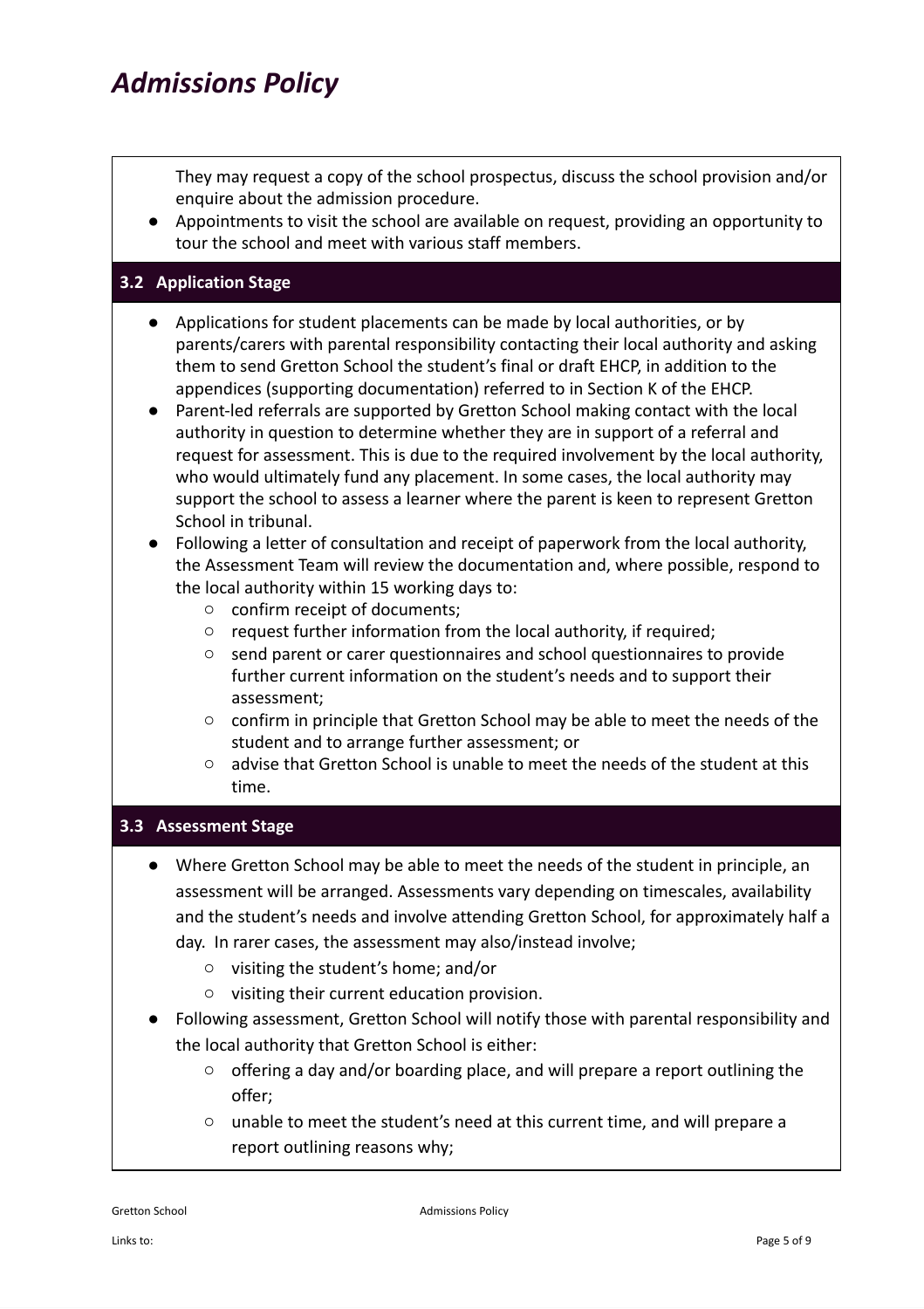- recommending a further assessment visit, to explore other aspects of the placement (such as exploring social and educational compatibility with another class group);
- seeking further clarification from professionals as to suitability of placement (this might include an Educational Psychology assessment);
- An assessment report will be sent to those with parental responsibility and the local authority - which we aim to do within 10 working days of the final assessment outlining Gretton School's decision regarding placement. Any offer letter will include details of fees, support level, proposed amendments to the EHCP and a start date.
- It should be noted that Gretton School is unable to reconsider applications made for placement within 12 months of an assessment decision declining to make an offer.

### *Typical Assessment Visit*

Where students are invited to Gretton School for an assessment visit, this may include, but not be limited to, the student having:

- a tour of the school;
- a meeting with a member of the senior leadership team;
- an educational assessment;
- a Theory of Mind social story;
- a classroom observation; and, where applicable
- a boarding assessment; where those with parental responsibility will be invited to meet with the Assistant Head of Boarding to discuss their child's boarding needs.

Discussion will take place with those with parental responsibility prior to an assessment visit, to discuss how best to prepare the student for the assessment. Where appropriate, a schedule and social story will be sent to help in this preparation.

#### **3.4 Offer (if applicable)**

- Where an offer is made, it will be held open for a period of 3 months from the date of the offer letter, in which time the local authority should notify Gretton School of its acceptance or decline of the offer.
- Where the local authority declines an offer, and those with parental responsibility choose to appeal the local authority decision not to support placement, the offer will be held open until the outcome of the tribunal has been determined. Gretton School will comply with assessments and visits as required by the Special Educational Needs and Disabilities Tribunal (SENDIST).

#### **3.5 Transition (if applicable)**

● Where the local authority confirms acceptance of an offer, the school will contact those with parental responsibility and the current school (if applicable), to commence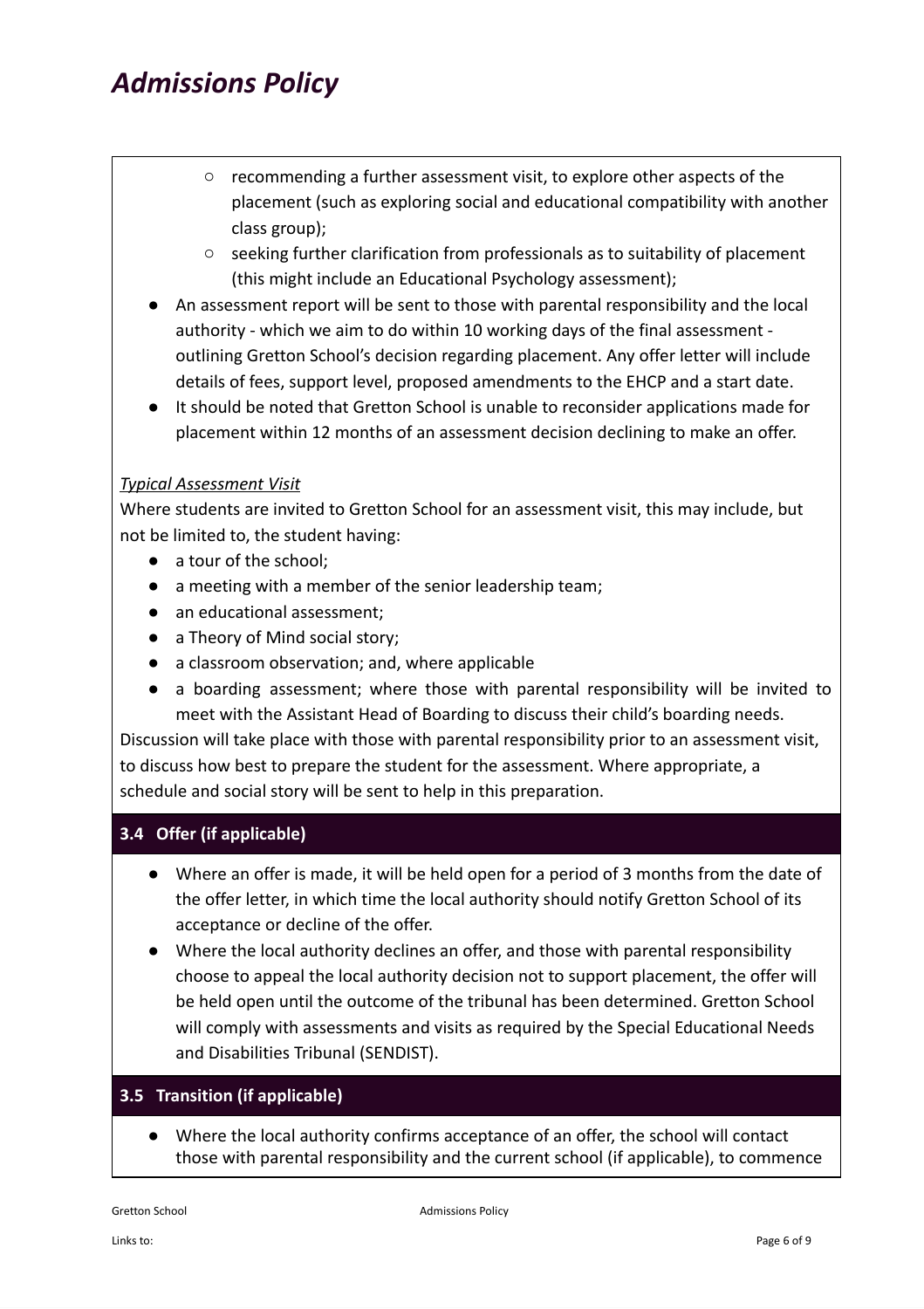transition planning and an Individual Placement Agreement (IPA) will be issued. An IPA is the agreement between a school and local authority that sets out the terms and conditions of the student's placement at Gretton School.

- A start date for the student will be agreed, and the IPA must be signed by the local authority and received by Gretton School at least 2 weeks before placement starts. A student will only be able to commence their placement at Gretton School once the IPA is finalised.
- Gretton School will liaise with those with parental responsibility, and the local authority to devise a Transition Plan for the student, which may include:
	- visit days to Gretton School before the student is on roll;
	- a part-time timetable and schedule for gradually increasing attendance;
	- aims for the student's transition including individual strategies relating to each student and their autism needs.
- Gretton School will send a welcome pack to those with parental responsibility, including information about the school, consent forms and student information forms, including 'My Profile' documentation.
- Previous school files and other relevant professional reports will be requested from the local authority, including safeguarding records.
- The SENCo will note therapy support as outlined in the EHC plan and any recommendations from the assessment report and liaise with MultidisciplinaryTeam colleagues for implementation.
- An Individual Education Plan (IEP) and Individual Behaviour Plan (IBP) will be sent to those with parental responsibility within three weeks of admission and will be reviewed on a termly basis.
- Gradual Transition Plans will be reviewed regularly with an aim to move towards full-time attendance as soon as is appropriate. This is as much to ease the new learner into life at Gretton School as it is to support those already at the school to accommodate changes in their class group and welcome the new learner positively.

### **4 DISTANCE FROM SCHOOL**

Gretton School notes government-issued guidance that the travel distance from home to school as a general rule should not exceed 45 minutes for primary and 75 minutes for secondary students.<sup>4</sup> Gretton School appreciates that due to the limited nature of SEN provision that longer journey times may be unavoidable, and so will not necessarily preclude a referral. Also, journey times may be longer for boarding placements, as travel will only be at the start and end of each school week.

<sup>4</sup> Department of Education (2014). *New home to school travel and transport guidance*. Retrieved from: ttps://assets.publishing.service.gov.uk/government/uploads/system/uploads/attachment\_data/file/295189/Ho me\_to\_School\_Transport\_Consultation\_Document.pdf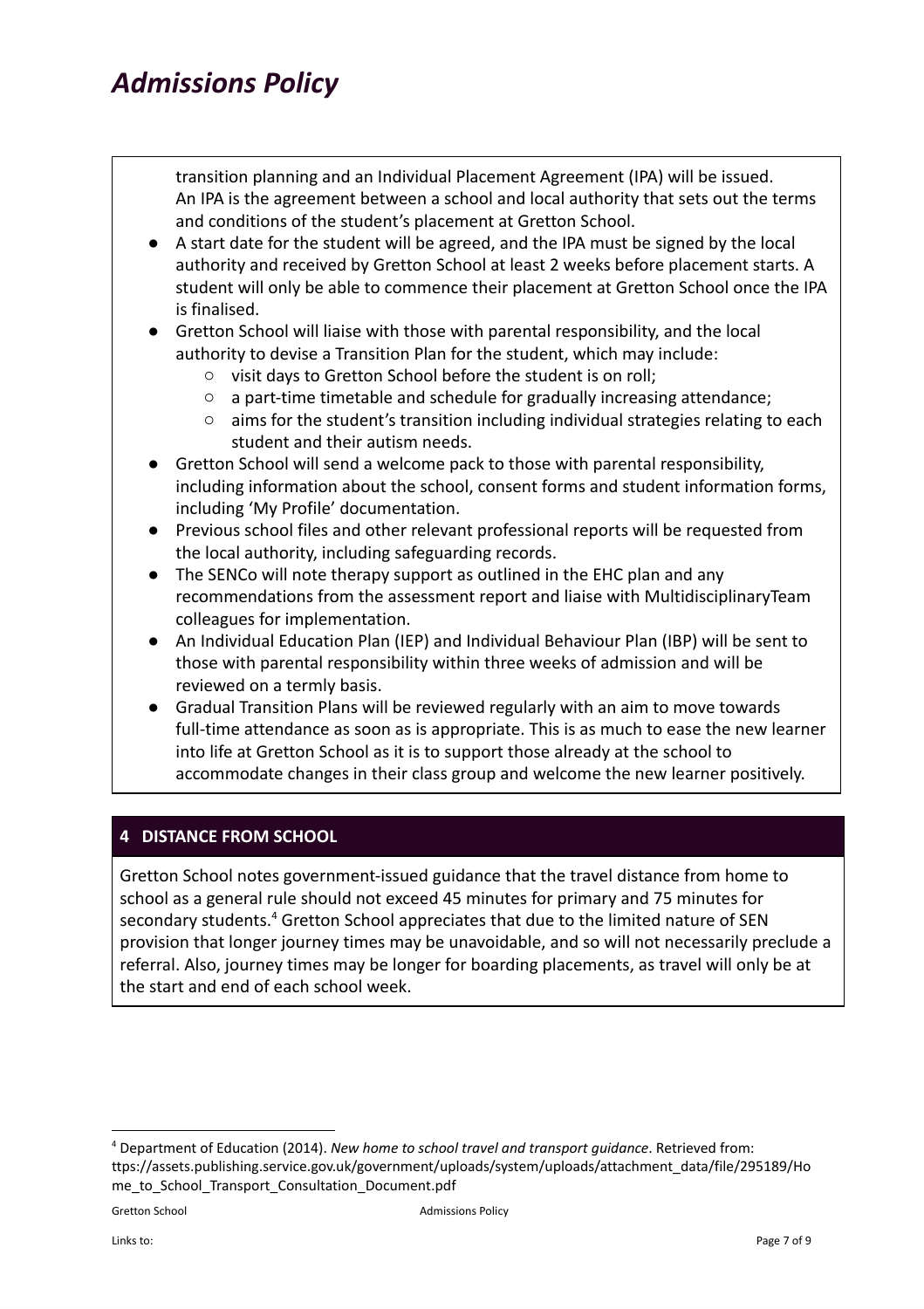# Appendix 1: Admissions Flowchart